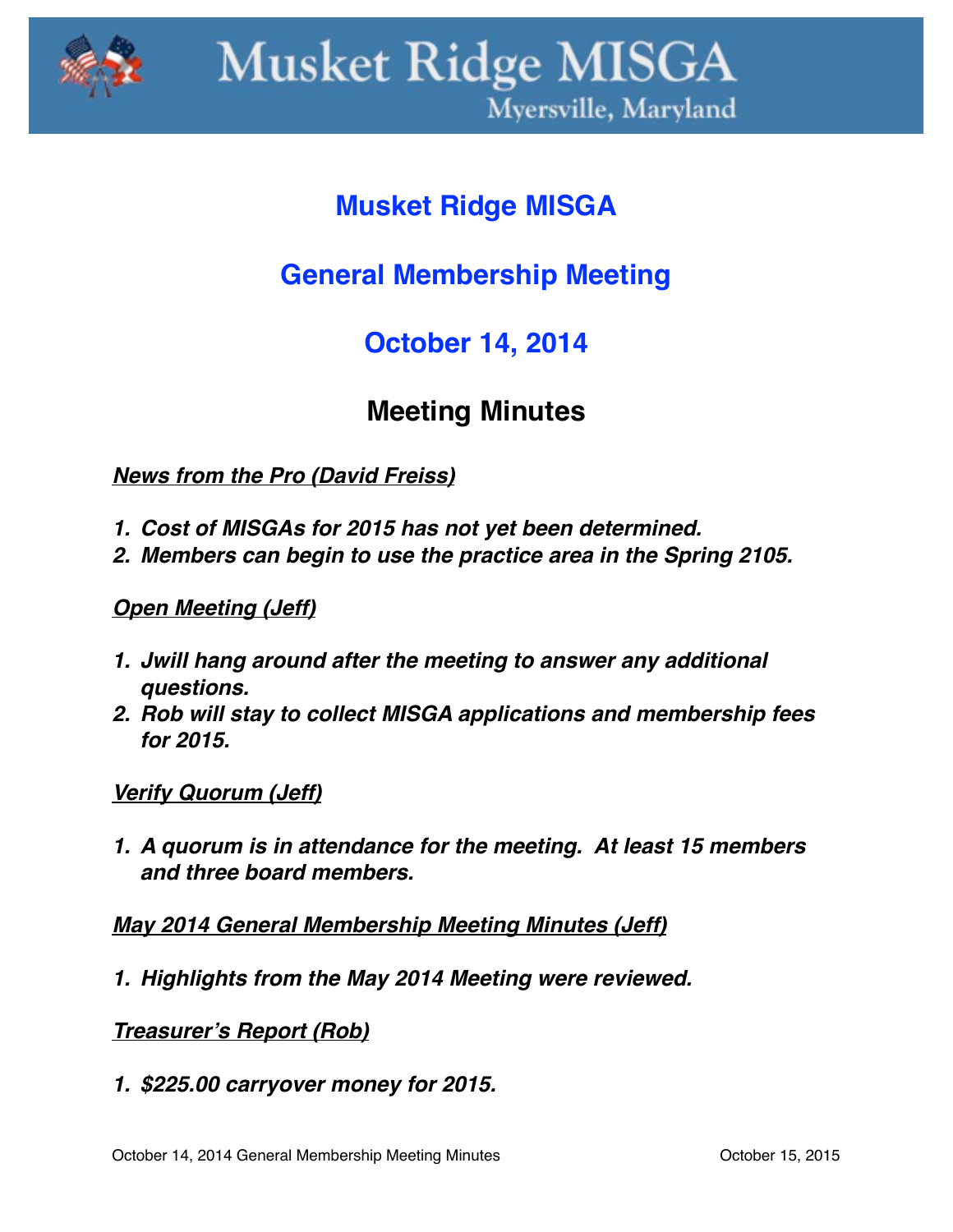#### *Membership Dues for 2015 (Rob)*

*1. \$5.00 more than last year. For renewals — \$25.00 if paid before February 1, 2015; \$30.00 if paid on or after February 1, 2015. For new members — \$30.00.*

#### *Membership Application Process for 2015 (Rob)*

- *1. A new 2015 Membership Application must be filled out before we will accept the MISGA membership fees.*
- *2. Applications and checks may be given to the pro shop staff or mailed to the proshop staff.*

#### *Handicap Fees (Jeff)*

*1. We will continue to require every member to retain a handicap fee at Musket Ridge so our handicap fee software will continue to work.*

#### *MISGA Match Play*

- *1. This is the first year Musket Ridge competed in the MISGA Division II Match Play competition.*
- *2. We would not have had a team if Kevin Cannaday had not volunteered to captain the team.*
- *3. Our team won the Division II competition this year.*
- *4. Kevin has volunteered to continue as the Musket Ridge captain for 2015.*

#### *Golfer of the Year Presentations (Jeff)*

- *1. First Place Harry Goad*
- *2. Second Place Russ Stoneman*
- *3. Third Place Barry Toth*